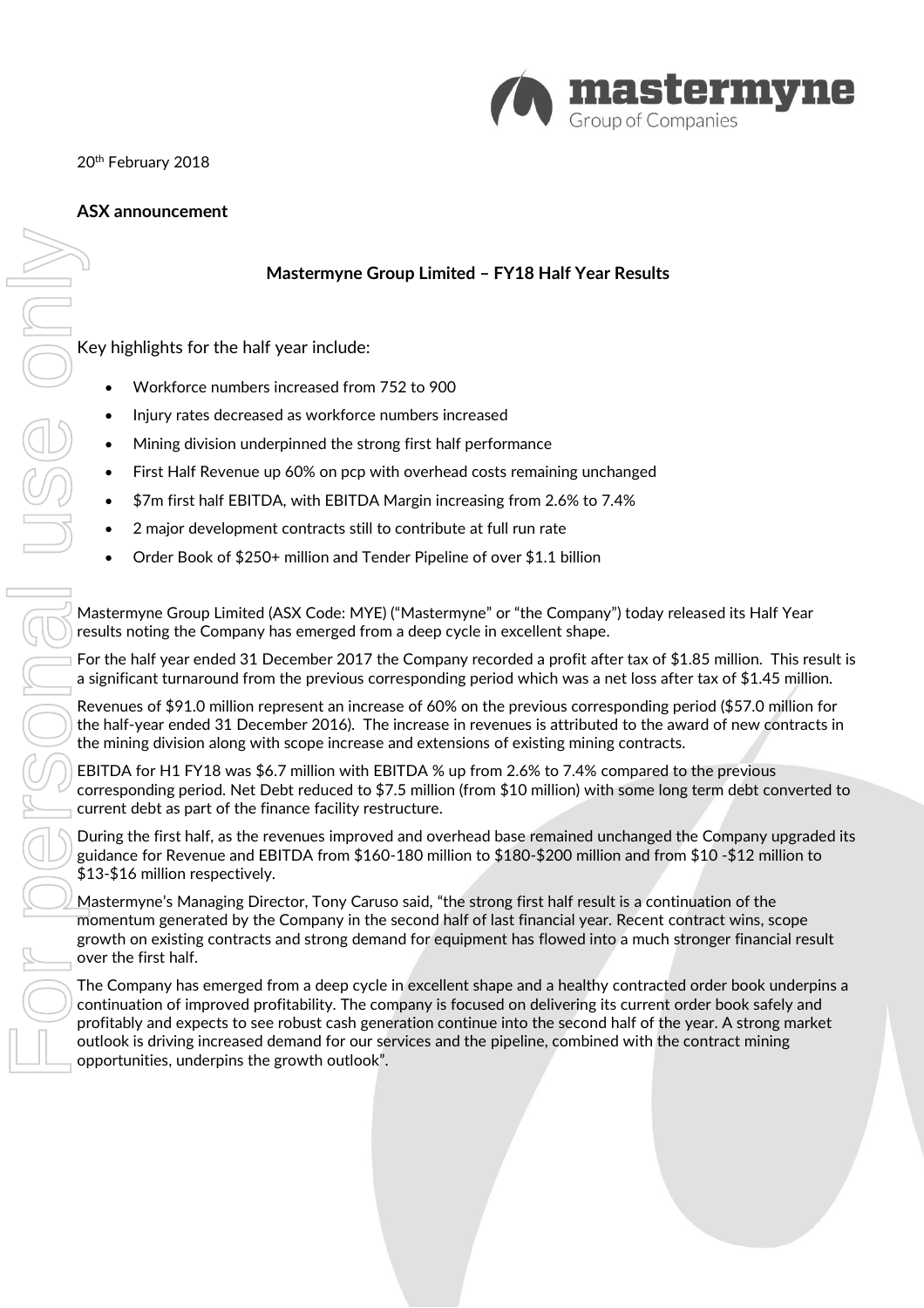## Operational Summary

The strong first half result is a continuation of the momentum generated by the Company in H2 FY17. Recent contract wins, scope growth on existing contracts and strong demand for equipment has flowed into a much stronger financial result over the first half as the Company returned to profit in H1 FY18. Revenue in the first half increased 60% from pcp as new contracts at Peabody's Wambo mine, South 32's Appin mine and Anglo's Moranbah North mine were fully mobilised and contributed at the full revenue run rate. Also during the first half new contracts at Whitehaven's Narrabri mine and Peabody's North Goonyella mine began mobilisation and as at the end of the half year are still to deliver at the full revenue run rate, including equipment hire.

As revenues grew the Company maintained its low overhead base with only a minimal escalation to support the increased activities. As a result overheads have materially decreased as a percentage of revenue, contributing to stronger EBITDA margins. Overheads will remain unchanged in H2 FY18 and are expected to continue to decrease as a percentage of overall revenue.

With the mobilisation of new projects the workforce numbers have increased materially. Our focus to maintain safe operations has remained over the period and pleasingly we have continued to see the lagging safety statistics trending favourably. TRIFR decreased from 19.54 to 12.43 over the six month period. The momentum around leading safety behaviors has underpinned the improving safety outcomes and pleasingly we have a number of sites that have achieved significant periods of work without any recordable injuries. Our short term focus is to see these behaviors embedded into the new projects and our long term focus remains to reduce all injuries across all our sites. From the Master Control of the Master Schenker (Master) which mini-strong in the Schenker (Master) and the Master Control of the Master Control of the Master Control of the Master Control of the Master Control of the Maste

The Mining division has underpinned the strong first half performance with revenue of \$77 million in the half, representing a growth of 93% from H1 FY17. The Company has benefited significantly from the prudent steps taken to be positioned with equipment and capability as the cycle turned. As a result, the mining division has been very successful with its tender conversion rate. Over the past six months the Company has redeployed the majority of its mining fleet and has successfully acquired additional equipment which has also been placed on hire in the new contracts. Equipment demand has been steadily increasing and more recently equipment hire rates have also begun to improve.

Gross Margins have improved over the first half as a result of a shift away from labour hire style contracts back to self-managed contracts. Recent contracts have been negotiated with stronger margin upside linked to performance. The combination of leveraged overheads, stronger equipment utilization and margins and the ability to improve gross margins through performance is expected to result in improved EBITDA margins.

Focus for the mining division in the second half will be on strong delivery from the Narrabri development contract and the North Goonyella development contract which have mobilised late in H1 FY18. The Company has also recently extended the Wambo development contract along with an increase in scope. Mobilisation of additional labour and equipment will occur early in the second half.

During the period \$3.7 million in capital was expended to overhaul the Company's mining equipment for hire into the new contracts. This has seen the group's equipment utilization rate improve to above 80% and has been a strong contributing factor to the increased EBITDA margin. Capital expenditure will reduce in the second half to primarily sustaining capital expenditure to maintain the existing fleet.

Following the restructuring and exiting of workshops and engineering revenue streams across the Mastertec division, the result for Mastertec in the first half has been an overall improvement on previous results. Revenue was down 18% on pcp to \$13.8 million and EBITDA was slightly positive as compared to losses in previous results.

The consolidation back to core business in scaffolding and protective coating services saw the operational, safety and financial performance improve. The division has been restructured to operate with more flexibility and to move quickly to increase and decrease fixed costs as work necessitates.

leverage the fixed overhead costs. With several long term scaffolding and protective coating tenders expected in